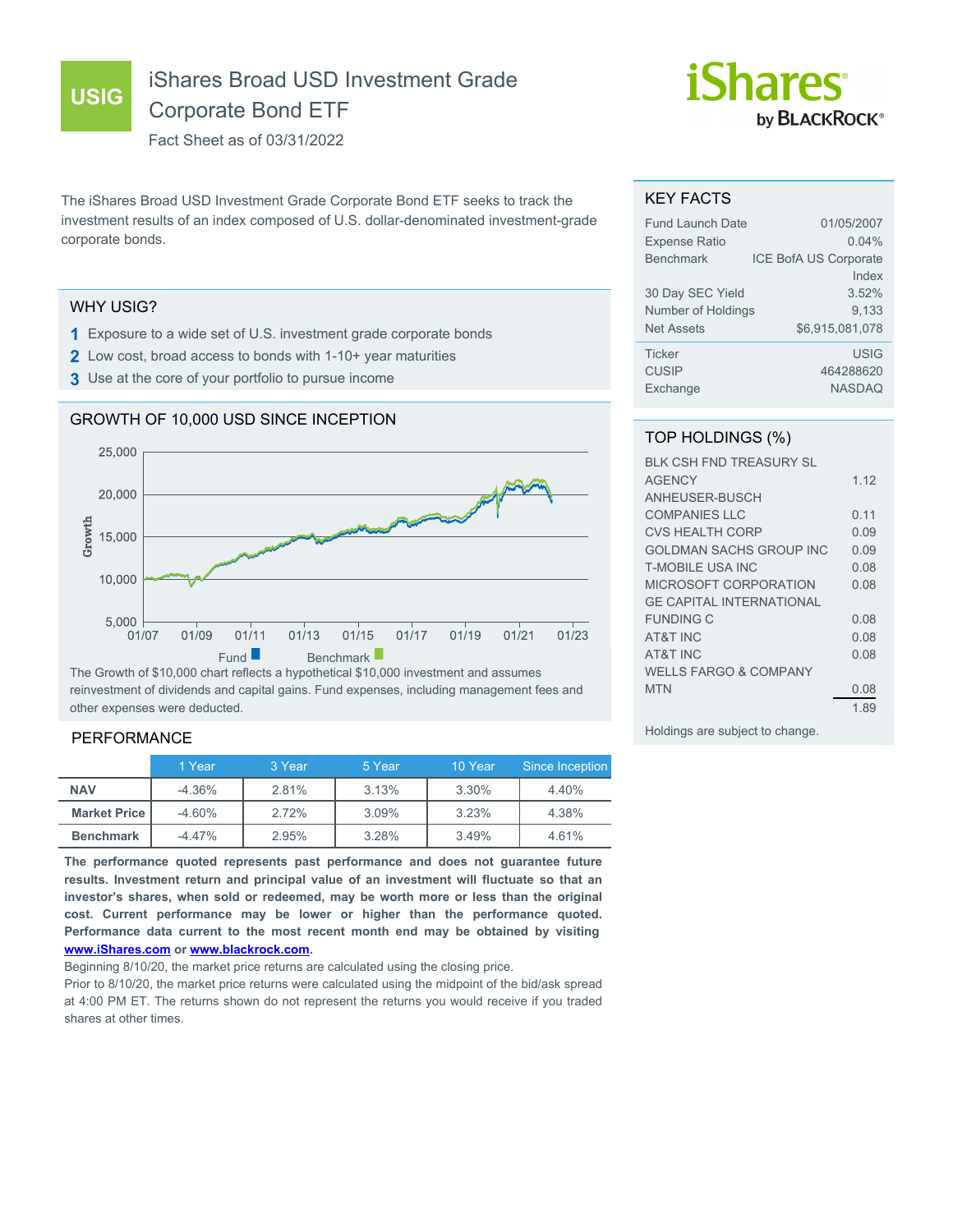## CREDIT RATINGS BREAKDOWN (%)



Credit quality ratings on underlying securities of the fund are received from S&P, Moody's and Fitch and converted to the equivalent S&P major rating category. This breakdown is provided by BlackRock and takes the median rating of the three agencies when all three agencies rate a security, the lower of the two ratings if only two agencies rate a security, and one rating if that is all that is provided. Unrated securities do not necessarily indicate low quality. Below investment-grade is represented by a rating of BB and below. Ratings and portfolio credit quality may change over time.

| 11.35 yrs |
|-----------|
| 7.60%     |
| 781       |
|           |

## MATURITY BREAKDOWN (%)



## FEES AND EXPENSES BREAKDOWN

| <b>Expense Ratio</b>             | 0.04%    |
|----------------------------------|----------|
| Management Fee                   | 0.04%    |
| Acquired Fund Fees and Expenses  | $0.00\%$ |
| Foreign Taxes and Other Expenses | $0.00\%$ |

#### **GLOSSARY**

**Weighted Average Maturity** is the length of time until the average security in the fund will mature or be redeemed by its issuer. It indicates a fixed income fund's sensitivity to interest rate changes. Longer average weighted maturity implies greater volatility in response to interest rate changes.

**Effective Duration** is a measure of the potential responsiveness of a bond or portfolio price to small parallel shifts in interest rates. Effective Duration takes into account the possible changes in expected bond cash flows due to small parallel shifts in interest rates.

**Want to learn more?** www.iShares.com **C** www.blackrockblog.com **W** @iShares



**Carefully consider the Fund's investment objectives, risk factors, and charges and expenses before investing. This and other information can be found in the Fund's prospectus, and if available, summary prospectus, which may be obtained by calling 1-800-iShares (1-800-474-2737) or by visiting www.iShares.com or www.blackrock.com. Read the prospectus carefully before investing.**

#### **Investing involves risk, including possible loss of principal.**

Fixed income risks include interest-rate and credit risk. Typically, when interest rates rise, there is a corresponding decline in bond values. Credit risk refers to the possibility that the bond issuer will not be able to make principal and interest payments.

Diversification may not protect against market risk or loss of principal. Shares of ETFs are bought and sold at market price (not NAV) and are not individually redeemed from the fund. Any applicable brokerage commissions will reduce returns.

**Index returns are for illustrative purposes only. Index performance returns do not reflect any management fees, transaction costs or expenses. Indexes are unmanaged and one cannot invest directly in an index. Past performance does not guarantee future results.**

"Acquired Fund Fees and Expenses" reflect the Fund's pro rata share of the indirect fees and expenses incurred by investing in one or more acquired funds, such as mutual funds, business development companies, or other pooled investment vehicles. AFFE are reflected in the prices of the acquired funds and thus included in the total returns of the Fund.

The iShares Funds are distributed by BlackRock Investments, LLC (together with its affiliates, "BlackRock").

The iShares Funds are not sponsored, endorsed, sold or promoted by ICE Data Services, LLC, nor does this company make any representation regarding the advisability of investing in the Funds. BlackRock is not affiliated with ICE Data Services, LLC.

© 2022 BlackRock. All rights reserved. **iSHARES**, **iBONDS** and **BLACKROCK** are registered trademarks of BlackRock Inc, or its subsidiaries. All other marks are the property of their respective owners.

FOR MORE INFORMATION, VISIT WWW.ISHARES.COM OR CALL 1-800 ISHARES (1-800-474-2737)

iS-USIG-F0322